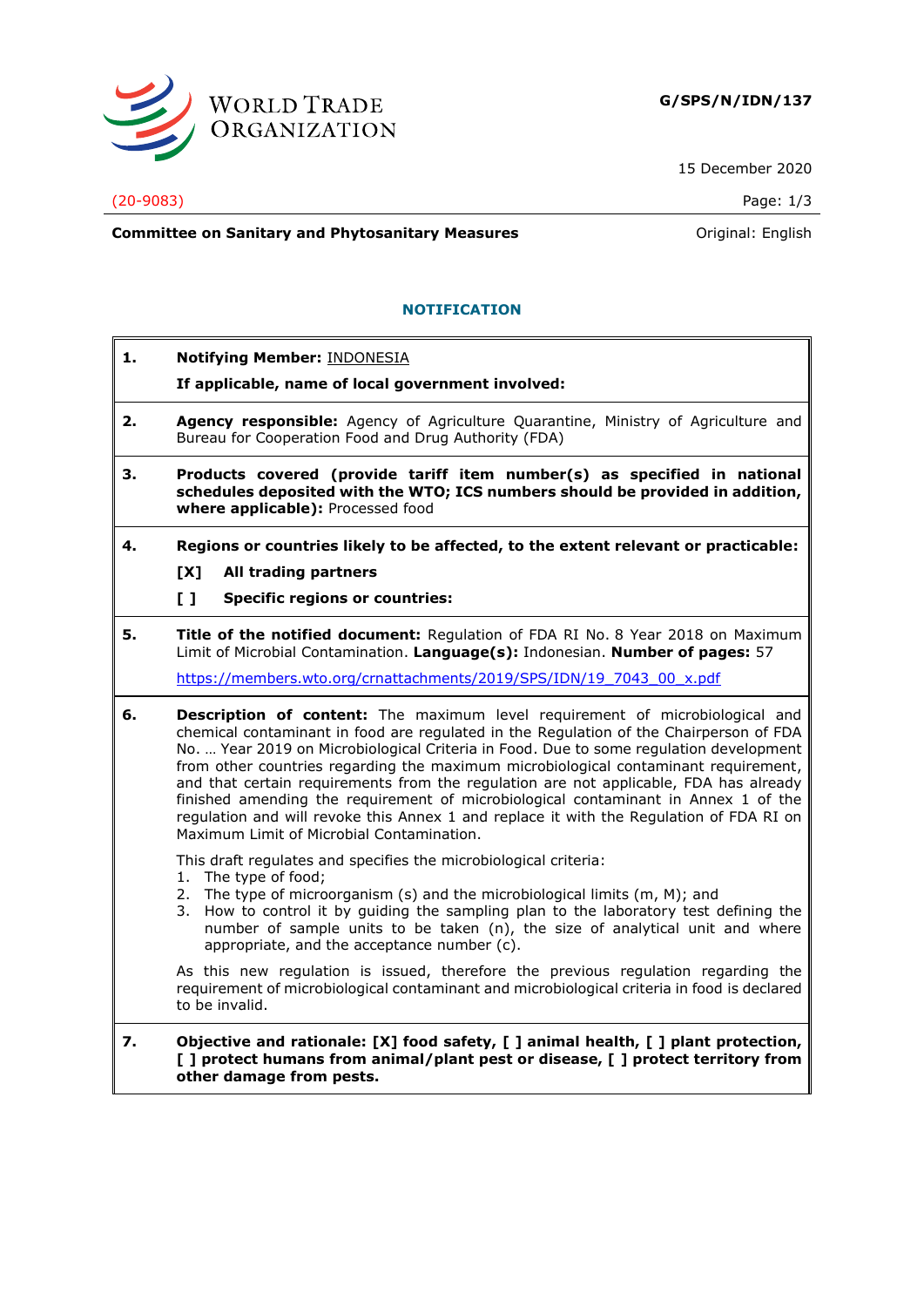- **8. Is there a relevant international standard? If so, identify the standard:**
	- **[X] Codex Alimentarius Commission** *(e.g. title or serial number of Codex standard or related text)***:** CODEX Principles and Guidelines for the Establishment and Application of Microbiological Criteria related to Foods CAC/GL 21-1997
	- **[ ] World Organization for Animal Health (OIE)** *(e.g. Terrestrial or Aquatic Animal Health Code, chapter number)***:**
	- **[ ] International Plant Protection Convention** *(e.g. ISPM number)***:**
	- **[ ] None**

**Does this proposed regulation conform to the relevant international standard?** 

**[X] Yes [ ] No**

**If no, describe, whenever possible, how and why it deviates from the international standard:**

- **9. Other relevant documents and language(s) in which these are available:**
- **10. Proposed date of adoption** *(dd/mm/yy)***:** 5 June 2018 **Proposed date of publication** *(dd/mm/yy)***:** 5 June 2018
- **11. Proposed date of entry into force: [ ] Six months from date of publication**, **and/or** *(dd/mm/yy)***:** 5 June 2018

**[X] Trade facilitating measure**

**12. Final date for comments: [ ] Sixty days from the date of circulation of the notification and/or** *(dd/mm/yy)***:** Not applicable

**Agency or authority designated to handle comments: [X] National Notification Authority, [X] National Enquiry Point. Address, fax number and e-mail address (if available) of other body:**

Agency of Agriculture Quarantine, Ministry of Agriculture Jl. Harsono RM No.3, Building E, 5<sup>th</sup> floor, Ragunan Jakarta 12550 - Indonesia Tel: +(62 21) 786 5035, 780 5641, 781 6480 Fax: +(62 21) 781 6481 E-mail: sps.indonesia@pertanian.go.id Website:<http://karantina.pertanian.go.id/>

Bureau for Cooperation Food and Drug Authority (FDA) - Republic of Indonesia Jl. Percetakan Negara No.23 Jakarta 10560 - Indonesia Tel: +(62 21) 4287 5379 Fax: +(62 21) 4287 5379 E-mail: humas\_bpom@yahoo.com ulpk@pom.go.id Website: [http://www.pom.go.id](http://www.pom.go.id/)